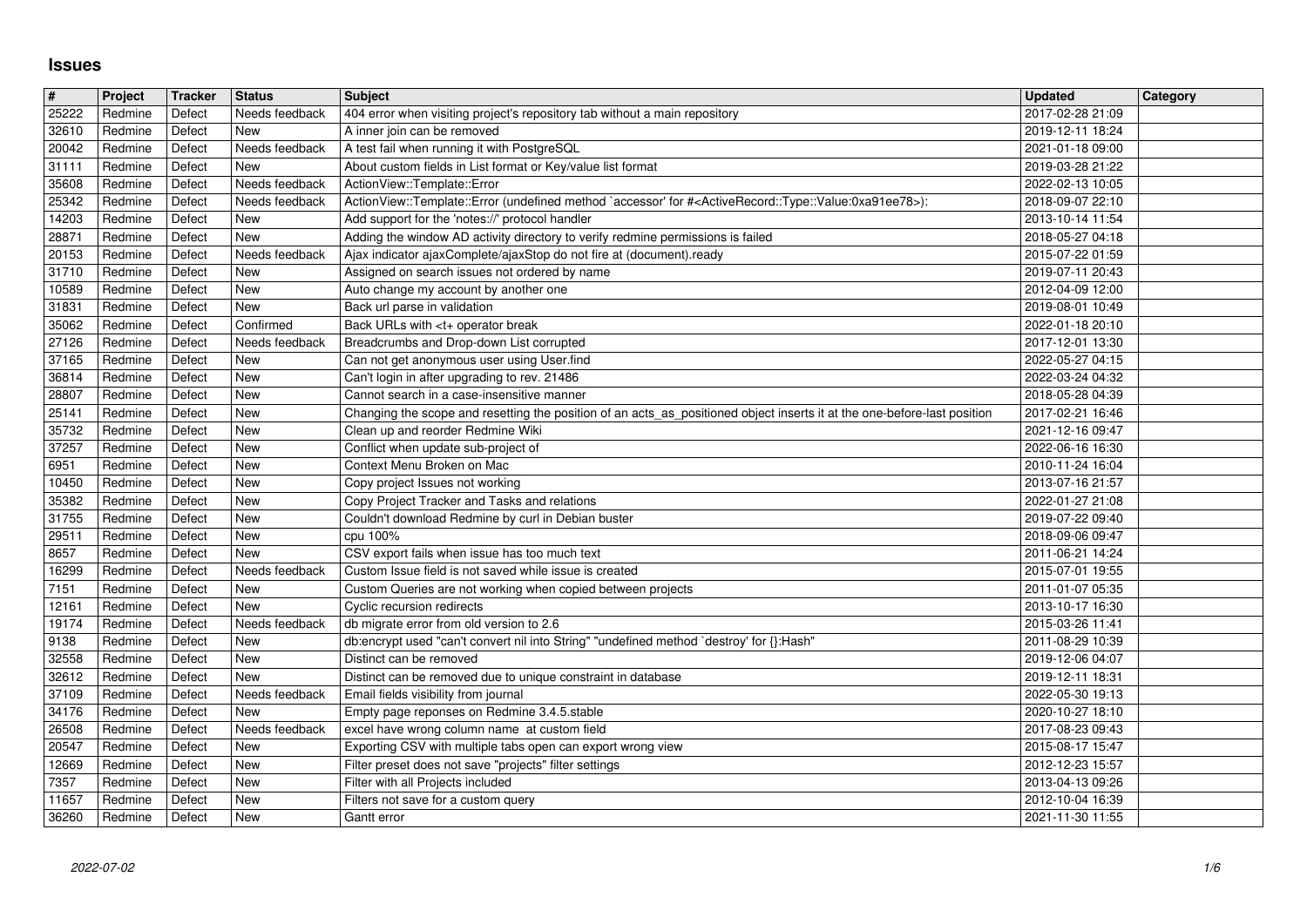| $\boxed{\texttt{#}}$ | Project            | <b>Tracker</b>   | <b>Status</b>              | Subject                                                                                                                                                                   | <b>Updated</b>                       | Category |
|----------------------|--------------------|------------------|----------------------------|---------------------------------------------------------------------------------------------------------------------------------------------------------------------------|--------------------------------------|----------|
| 37048<br>27693       | Redmine<br>Redmine | Defect<br>Defect | New<br><b>New</b>          | generate redmine_plugin is broken for Redmine 5<br>In queries, operator "Any" should be "Not empty"                                                                       | 2022-05-24 10:41<br>2017-12-27 17:07 |          |
| 4588                 | Redmine            | Defect           | <b>New</b>                 | In status form of version view, link to issues results limited.                                                                                                           | 2010-01-15 02:11                     |          |
| 6671                 | Redmine            | Defect           | New                        | In version detail page of a project that has sub-projects when you click on a category of a sub-project it opens a wrong                                                  | 2010-10-14 13:43                     |          |
|                      |                    |                  | <b>New</b>                 | page                                                                                                                                                                      |                                      |          |
| 31341<br>37241       | Redmine<br>Redmine | Defect<br>Defect | New                        | install redmine on windows<br>Installation plugins get problem " /zeitwerk/kernel.rb:35:in `require': cannot load such file"                                              | 2019-05-10 13:17<br>2022-06-14 08:36 |          |
| 13290                | Redmine            | Defect           | New                        | Internal Error instead login screen when anonymous user is redirected to wiki page                                                                                        | 2013-02-26 10:26                     |          |
| 18201<br>36794       | Redmine<br>Redmine | Defect<br>Defect | <b>New</b><br><b>New</b>   | Internal server error (500): invalid byte sequence in UTF-8<br>Issue copying ignores workflow rules                                                                       | 2014-11-05 10:10<br>2022-03-17 16:46 |          |
| 33287                | Redmine            | Defect           | Needs feedback             | Issue File Column Attachment Link Error                                                                                                                                   | 2020-08-16 22:41                     |          |
| 32420                | Redmine            | Defect           | Needs feedback             | Issue redirect after login not working                                                                                                                                    | 2020-10-27 16:12                     |          |
| 35102<br>28127       | Redmine<br>Redmine | Defect<br>Defect | New<br>New                 | Issue Tracking Details are showning issue statuses even if they are not used within the project<br>It is impossible to filter the trackers by project in the XML/REST-API | 2021-04-15 11:02<br>2019-03-27 00:28 |          |
| 6662                 | Redmine            | Defect           | New                        | JavaScript is not minified for production use                                                                                                                             | 2010-10-14 17:43                     |          |
| 30055                | Redmine            | Defect           | New                        | Keep it from one job to the next                                                                                                                                          | 2018-12-05 08:45                     |          |
| 10532<br>27067       | Redmine<br>Redmine | Defect<br>Defect | Resolved<br>Needs feedback | migrate_from_mantis script fails with missing table name<br>Missed task for redmine:plugins:test                                                                          | 2014-04-19 10:17<br>2017-09-25 05:44 |          |
| 36273                | Redmine            | Defect           | <b>New</b>                 | Modifying the source code of the plugin does not reload it in trunk 21295                                                                                                 | 2021-12-02 15:21                     |          |
| 27902                | Redmine            | Defect           | <b>New</b>                 | Overview page is very slow for private projects with large number of members                                                                                              | 2020-08-21 09:50                     |          |
| 10012<br>21770       | Redmine<br>Redmine | Defect<br>Defect | New<br><b>New</b>          | Press EDIT in repository in last SVN version doesn't show any page<br>Preview does not work on non-ascii data input                                                       | 2012-01-21 10:57<br>2016-01-21 09:49 |          |
| 34593                | Redmine            | Defect           | Needs feedback             | privacy problem on users info                                                                                                                                             | 2021-01-24 22:45                     |          |
| 10014                | Redmine            | Defect           | New                        | Problem with issue updates through feeds                                                                                                                                  | 2012-01-17 15:12                     |          |
| 28069<br>10076       | Redmine<br>Redmine | Defect<br>Defect | New<br><b>New</b>          | Queries 403 error if query author is not in the roles list<br>Query browser bookmarks fail if not logged in.                                                              | 2018-01-25 10:44<br>2012-01-27 14:05 |          |
| 11489                | Redmine            | Defect           | New                        | Redmine is not able to show wiki images properly                                                                                                                          | 2013-04-19 15:19                     |          |
| 28111                | Redmine            | Defect           | <b>New</b>                 | Redmine Permissions - option to combine "Non member" role with others                                                                                                     | 2018-01-31 11:58                     |          |
| 35802<br>1628        | Redmine<br>Redmine | Defect<br>Defect | Needs feedback<br>Reopened | Redmine profile language form lists non-localized languages as English<br>redmine sends http on forms on https server                                                     | 2021-08-24 23:17<br>2010-12-19 04:58 |          |
| 13189                | Redmine            | Defect           | New                        | Redmine version in trunk should be based on next major release                                                                                                            | 2013-03-11 20:26                     |          |
| 6917                 | Redmine            | Defect           | <b>New</b>                 | respond_to_without_attributes? does not work from runner                                                                                                                  | 2010-11-16 20:24                     |          |
| 13484<br>27990       | Redmine<br>Redmine | Defect<br>Defect | New<br><b>New</b>          | restricted access folder in a redmine project<br>Roadmap Issues null on selection of version custom field                                                                 | 2013-03-15 13:49<br>2018-02-04 15:40 |          |
| 8837                 | Redmine            | Defect           | <b>New</b>                 | RSS feed reports anonymus and the correct (named) user is in the changeset                                                                                                | 2011-07-18 17:43                     |          |
| 11058                | Redmine            | Defect           | New                        | Run Redmine in a sub directory results in "No route matches"                                                                                                              | 2012-10-15 11:03                     |          |
| 9811<br>6583         | Redmine<br>Redmine | Defect<br>Defect | <b>New</b><br><b>New</b>   | SaveFileDialog popsup on various links<br>Separate non-subURI Redmine instances on the same machine cannot be logged into at once                                         | 2012-01-30 12:18<br>2010-10-06 03:37 |          |
| 10931                | Redmine            | Defect           | New                        | Session does not stay logged in                                                                                                                                           | 2013-12-02 16:31                     |          |
| 18914                | Redmine            | Defect           | New                        | Slow rendering pages with many small macros                                                                                                                               | 2015-01-23 00:37                     |          |
| 14706<br>24426       | Redmine<br>Redmine | Defect<br>Defect | New<br>New                 | Sometimes pages are slow<br>sqlserver2014:chang issues parentId success but view is wrong                                                                                 | 2013-08-20 11:23<br>2016-11-24 07:47 |          |
| 14259                | Redmine            | Defect           | New                        | sub project show position problem                                                                                                                                         | 2013-06-15 18:15                     |          |
|                      |                    |                  |                            |                                                                                                                                                                           |                                      |          |
|                      |                    |                  |                            |                                                                                                                                                                           |                                      |          |
|                      |                    |                  |                            |                                                                                                                                                                           |                                      |          |
|                      |                    |                  |                            |                                                                                                                                                                           |                                      |          |
|                      |                    |                  |                            |                                                                                                                                                                           |                                      |          |
|                      |                    |                  |                            |                                                                                                                                                                           |                                      |          |
|                      |                    |                  |                            |                                                                                                                                                                           |                                      |          |
|                      |                    |                  |                            |                                                                                                                                                                           |                                      |          |
|                      |                    |                  |                            |                                                                                                                                                                           |                                      |          |
|                      |                    |                  |                            |                                                                                                                                                                           |                                      |          |
|                      |                    |                  |                            |                                                                                                                                                                           |                                      |          |
|                      |                    |                  |                            |                                                                                                                                                                           |                                      |          |
|                      |                    |                  |                            |                                                                                                                                                                           |                                      |          |
|                      |                    |                  |                            |                                                                                                                                                                           |                                      |          |
|                      |                    |                  |                            |                                                                                                                                                                           |                                      |          |
|                      |                    |                  |                            |                                                                                                                                                                           |                                      |          |
|                      |                    |                  |                            |                                                                                                                                                                           |                                      |          |
|                      |                    |                  |                            |                                                                                                                                                                           |                                      |          |
|                      |                    |                  |                            |                                                                                                                                                                           |                                      |          |
|                      |                    |                  |                            |                                                                                                                                                                           |                                      |          |
|                      |                    |                  |                            |                                                                                                                                                                           |                                      |          |
|                      |                    |                  |                            |                                                                                                                                                                           |                                      |          |
|                      |                    |                  |                            |                                                                                                                                                                           |                                      |          |
|                      |                    |                  |                            |                                                                                                                                                                           |                                      |          |
|                      |                    |                  |                            |                                                                                                                                                                           |                                      |          |
|                      |                    |                  |                            |                                                                                                                                                                           |                                      |          |
|                      |                    |                  |                            |                                                                                                                                                                           |                                      |          |
|                      |                    |                  |                            |                                                                                                                                                                           |                                      |          |
|                      |                    |                  |                            |                                                                                                                                                                           |                                      |          |
|                      |                    |                  |                            |                                                                                                                                                                           |                                      |          |
|                      |                    |                  |                            |                                                                                                                                                                           |                                      |          |
|                      |                    |                  |                            |                                                                                                                                                                           |                                      |          |
|                      |                    |                  |                            |                                                                                                                                                                           |                                      |          |
|                      |                    |                  |                            |                                                                                                                                                                           |                                      |          |
|                      |                    |                  |                            |                                                                                                                                                                           |                                      |          |
|                      |                    |                  |                            |                                                                                                                                                                           |                                      |          |
|                      |                    |                  |                            |                                                                                                                                                                           |                                      |          |
|                      |                    |                  |                            |                                                                                                                                                                           |                                      |          |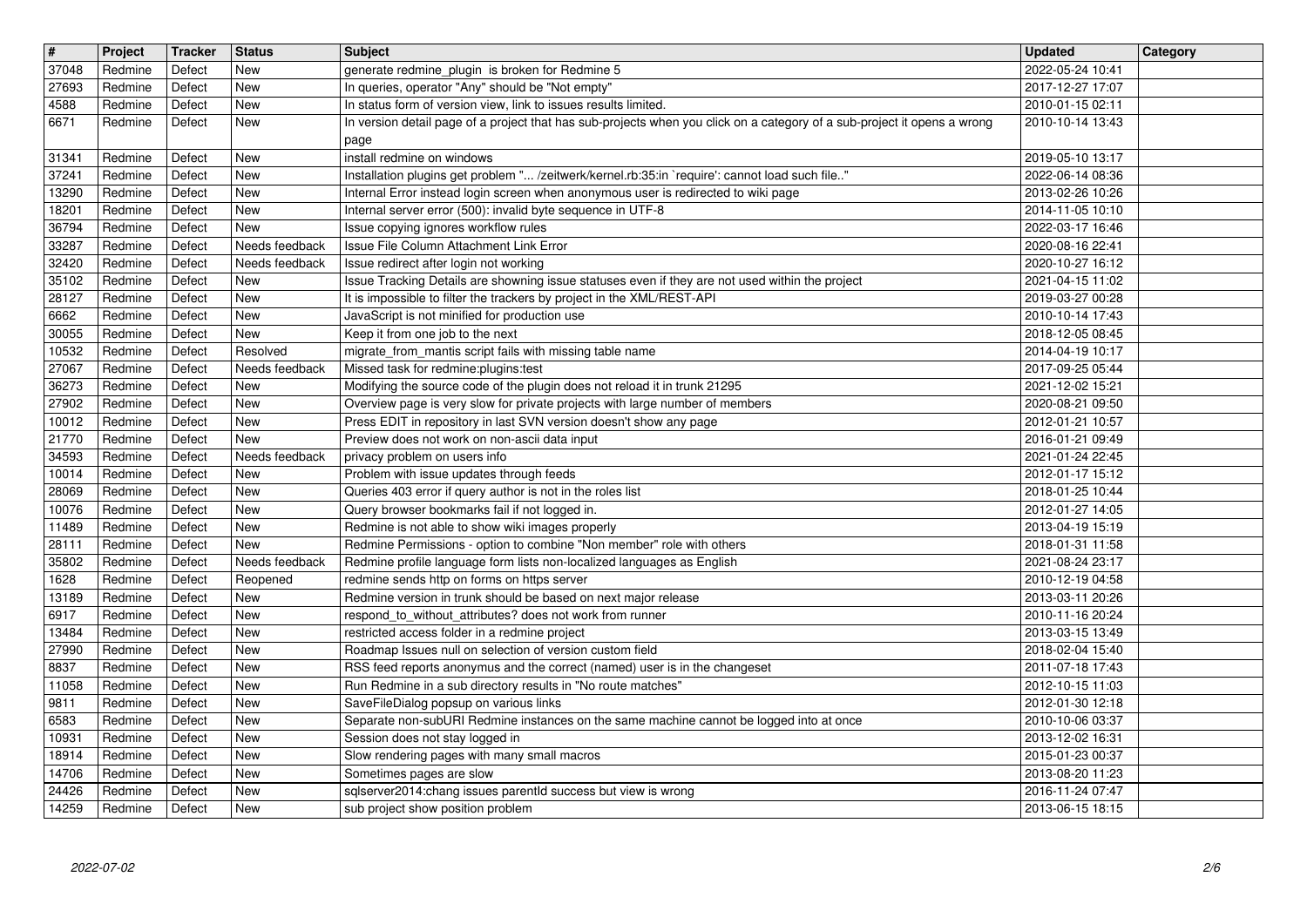| $\overline{\mathbf{t}}$ | Project            | Tracker          | Status                       | <b>Subject</b>                                                                                                                                                 | <b>Updated</b>                       | Category                     |
|-------------------------|--------------------|------------------|------------------------------|----------------------------------------------------------------------------------------------------------------------------------------------------------------|--------------------------------------|------------------------------|
| 8289<br>10578           | Redmine<br>Redmine | Defect<br>Defect | New<br>New                   | target version does not get propagated to subtasks<br>Test case test_index_grouped_by_date (documents_controller_test.rb) fails depending upon local timezone. | 2018-08-30 09:10<br>2012-04-01 07:49 |                              |
| 29512                   | Redmine            | Defect           | Confirmed                    | Test failures with redmine-3.4.6.zip in development mode                                                                                                       | 2022-01-20 02:16                     |                              |
| 35885                   | Redmine            | Defect           | <b>New</b>                   | the change of routing raw files from repositories not included in the upgrade proces/manual                                                                    | 2021-09-24 17:32                     |                              |
| 31886<br>5273           | Redmine<br>Redmine | Defect<br>Defect | <b>New</b><br>New            | There is no limitation for the content of news<br>Unable to configure PluginSimpleCI plugin - custom fields list is empty                                      | 2019-08-13 07:41<br>2010-04-08 16:58 |                              |
| 32762                   | Redmine            | Defect           | New                          | Unicode character fails edit Issue                                                                                                                             | 2022-02-14 20:51                     |                              |
| 32442                   | Redmine            | Defect           | New<br>Needs feedback        | Upgrade vom 2.x to 4.0.5 fails when invoking "rake db:migrate RAILS_ENV=production"<br>Upgrading from Redmine v4.0.5 to v4.1.0 gives 2 errors                  | 2019-11-10 16:12                     |                              |
| 32852<br>8977           | Redmine<br>Redmine | Defect<br>Defect | <b>New</b>                   | user doesn't show up in the author filter dropdown when querying for issues                                                                                    | 2020-02-05 06:39<br>2021-11-22 20:32 |                              |
| 17770                   | Redmine            | Defect           | <b>New</b>                   | very simple fix: that causes many sites to break, and much confusion - incorrect use of .js suffix                                                             | 2017-12-03 19:24                     |                              |
| 9881<br>17520           | Redmine<br>Redmine | Defect<br>Defect | <b>New</b><br><b>New</b>     | View 1st diff: Rendering common/error (404)<br>When I edit a saved Query I lose my project focus                                                               | 2011-12-27 13:44<br>2014-08-19 05:55 |                              |
| 28078                   | Redmine            | Defect           | <b>New</b>                   | Workflows inconsistencies when removing "add/edit issue" permission to a role which already has a workflow defined                                             | 2018-01-25 18:14                     |                              |
| 6468<br>17158           | Redmine<br>Redmine | Defect<br>Defect | <b>New</b><br>Needs feedback | wrong update query in Issue model<br>403 error when trying to view project/issue details                                                                       | 2010-10-11 12:39<br>2014-06-26 10:17 | Accounts /                   |
|                         |                    |                  |                              |                                                                                                                                                                |                                      | authentication               |
| 14976                   | Redmine            | Defect           | New                          | authentication required configurable                                                                                                                           | 2014-01-20 16:07                     | Accounts /<br>authentication |
| 28878                   | Redmine            | Defect           | <b>New</b>                   | Email does not support Russian-language domains.                                                                                                               | 2018-12-05 11:58                     | Accounts /                   |
|                         |                    |                  |                              | Email has already been taken/Login has already been taken                                                                                                      | 2018-11-26 10:55                     | authentication               |
| 29920                   | Redmine            | Defect           | <b>New</b>                   |                                                                                                                                                                |                                      | Accounts /<br>authentication |
| 6088                    | Redmine            | Defect           | <b>New</b>                   | eMail in uncommon formats considered invalid                                                                                                                   | 2011-01-15 09:48                     | Accounts /                   |
| 36969                   | Redmine            | Defect           | New                          | EmailAddress regex matches invalid email addresses                                                                                                             | 2022-05-05 09:08                     | authentication<br>Accounts / |
|                         |                    |                  |                              |                                                                                                                                                                |                                      | authentication               |
| 22016                   | Redmine            | Defect           | New                          | Generated password not shown if Send Account Information To User is unchecked                                                                                  | 2016-02-11 19:39                     | Accounts /<br>authentication |
| 18148                   | Redmine            | Defect           | Needs feedback               | hook controller_account_success_authentication_after not called with auth_sources                                                                              | 2014-10-28 19:26                     | Accounts /                   |
|                         |                    |                  |                              |                                                                                                                                                                |                                      | authentication               |
| 5230                    | Redmine            | Defect           | New                          | Invalid form authenticity token.                                                                                                                               | 2016-10-25 14:32                     | Accounts /<br>authentication |
| 10098                   | Redmine            | Defect           | Confirmed                    | last_login_on set to wrong time when config.active_record.default_timezone = :utc                                                                              | 2020-07-20 03:00                     | Accounts /                   |
| 10156                   | Redmine            | Defect           | New                          | Logout on Safari takes you to home screen (1.3.0)                                                                                                              | 2012-03-16 11:36                     | authentication<br>Accounts / |
|                         |                    |                  |                              |                                                                                                                                                                |                                      | authentication               |
| 28188                   | Redmine            | Defect           | New                          | No Access-Control-Allow-Origin                                                                                                                                 | 2018-03-05 20:09                     | Accounts /                   |
| 3984                    | Redmine            | Defect           | <b>New</b>                   | On-the-fly user creation fails silently if LDAP attribute is not found for new user                                                                            | 2012-06-01 17:43                     | authentication<br>Accounts / |
|                         |                    |                  |                              |                                                                                                                                                                |                                      | authentication               |
|                         | Redmine            | Defect           | New                          | OpenLDAP                                                                                                                                                       | 2018-09-13 15:36                     | Accounts /<br>authentication |
| 28558                   | 2022-07-02         |                  |                              |                                                                                                                                                                |                                      | 3/6                          |
|                         |                    |                  |                              |                                                                                                                                                                |                                      |                              |
|                         |                    |                  |                              |                                                                                                                                                                |                                      |                              |
|                         |                    |                  |                              |                                                                                                                                                                |                                      |                              |
|                         |                    |                  |                              |                                                                                                                                                                |                                      |                              |
|                         |                    |                  |                              |                                                                                                                                                                |                                      |                              |
|                         |                    |                  |                              |                                                                                                                                                                |                                      |                              |
|                         |                    |                  |                              |                                                                                                                                                                |                                      |                              |
|                         |                    |                  |                              |                                                                                                                                                                |                                      |                              |
|                         |                    |                  |                              |                                                                                                                                                                |                                      |                              |
|                         |                    |                  |                              |                                                                                                                                                                |                                      |                              |
|                         |                    |                  |                              |                                                                                                                                                                |                                      |                              |
|                         |                    |                  |                              |                                                                                                                                                                |                                      |                              |
|                         |                    |                  |                              |                                                                                                                                                                |                                      |                              |
|                         |                    |                  |                              |                                                                                                                                                                |                                      |                              |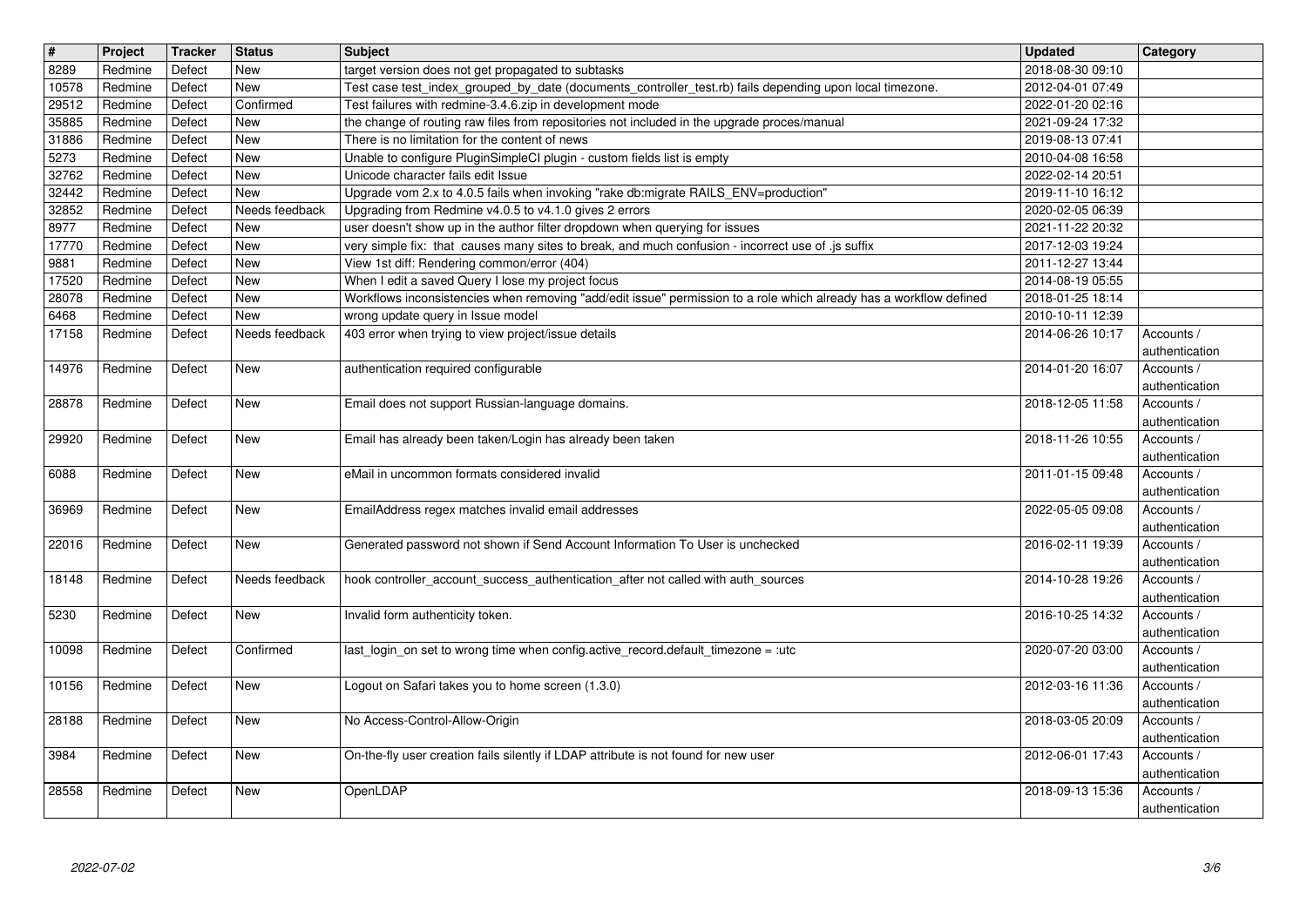| $\sqrt{t}$<br>29980 | Project            | Tracker          | Status                       | <b>Subject</b>                                                                                                                                                                                         | <b>Updated</b>                       | Category                         |
|---------------------|--------------------|------------------|------------------------------|--------------------------------------------------------------------------------------------------------------------------------------------------------------------------------------------------------|--------------------------------------|----------------------------------|
|                     | Redmine            | Defect           | New                          | Option "disalow registration" not work if Idap is used and Idap-account information entered into login                                                                                                 | 2018-11-15 16:00                     | Accounts /<br>authentication     |
| 14690               | Redmine            | Defect           | <b>New</b>                   | Redmine Ldap Auth Error                                                                                                                                                                                | 2013-08-15 03:11                     | Accounts /<br>authentication     |
| 6254                | Redmine            | Defect           | New                          | Remove 'invalid user' notification on password request with invalid e-mailadress                                                                                                                       | 2017-02-22 02:39                     | Accounts /                       |
| 24906               | Redmine            | Defect           | New                          | Session expiration not visible when editing issues                                                                                                                                                     | 2017-01-23 11:35                     | authentication<br>Accounts /     |
|                     |                    |                  |                              |                                                                                                                                                                                                        |                                      | authentication                   |
| 4825                | Redmine            | Defect           | New                          | Several related bugs relating to registration, sign in and account preferences.                                                                                                                        | 2011-06-27 15:41                     | Accounts /<br>authentication     |
| 3928                | Redmine            | Defect           | <b>New</b>                   | should complain when cookies are disabled on browser                                                                                                                                                   | 2012-12-19 16:36                     | Accounts /<br>authentication     |
| 8824                | Redmine            | Defect           | New                          | table name prefix and suffix are not used in some vendor plugins                                                                                                                                       | 2011-07-15 13:10                     | Accounts /                       |
| 35355               | Redmine            | Defect           | Resolved                     | Unable to create or edit users with Cyrillic logins                                                                                                                                                    | 2021-06-06 21:42                     | authentication<br>Accounts /     |
|                     |                    |                  | Confirmed                    |                                                                                                                                                                                                        |                                      | authentication                   |
| 5976                | Redmine            | Defect           |                              | Uniqueness of User model fields is not checked sufficiently                                                                                                                                            | 2013-01-16 19:39                     | Accounts /<br>authentication     |
| 12106               | Redmine            | Defect           | New                          | Users can easily use any (not yet used) email address for their account (potential security issue)                                                                                                     | 2013-03-15 14:41                     | Accounts /<br>authentication     |
| 20648               | Redmine            | Defect           | <b>New</b>                   | Users' "Last connection" is not updated correctly.                                                                                                                                                     | 2016-06-15 14:32                     | Accounts /                       |
| 32972               | Redmine            | Defect           | New                          | UTF8 Symbols as Usernames get Truncated                                                                                                                                                                | 2022-02-02 21:16                     | authentication<br>Accounts /     |
|                     |                    |                  |                              |                                                                                                                                                                                                        |                                      | authentication                   |
| 35168<br>26321      | Redmine<br>Redmine | Defect<br>Defect | New<br>New                   | Activity tab not showing recent data<br>Activity view should not show raw text                                                                                                                         | 2021-09-17 14:48<br>2017-07-03 10:52 | Activity view<br>Activity view   |
| 6082<br>34820       | Redmine<br>Redmine | Defect<br>Defect | Confirmed<br>New             | acts_as_event email key<br>Associated Revisions not shown up on Activity Page                                                                                                                          | 2021-03-05 06:44<br>2021-03-01 13:38 | Activity view<br>Activity view   |
| 15812               | Redmine            | Defect           | <b>New</b>                   | Default Gravatar image setting ignored in activity feed with user_id parameter                                                                                                                         | 2014-01-07 05:07                     | Activity view                    |
| 23660<br>31152      | Redmine<br>Redmine | Defect<br>Defect | <b>New</b><br>Needs feedback | Email notification on description change without activity view entry<br>F5 (refresh) doesn't bring me to the same page, but bring me in another page                                                   | 2016-08-25 09:36<br>2019-04-08 08:41 | Activity view<br>Activity view   |
| 11122               | Redmine            | Defect           | New                          | In the Activity previous page navigation is enabled for first page also.                                                                                                                               | 2017-10-15 05:50                     | Activity view                    |
| 36996<br>8913       | Redmine<br>Redmine | Defect<br>Defect | Needs feedback<br><b>New</b> | a choice is missing from the list for "notification by email"<br>Bug after deleting a project                                                                                                          | 2022-04-25 11:28<br>2011-08-04 22:31 | Administration<br>Administration |
| 37164               | Redmine            | Defect           | New                          | Copying a role does not copy custom field visibility                                                                                                                                                   | 2022-05-26 23:21                     | Administration                   |
| 11481<br>16661      | Redmine<br>Redmine | Defect<br>Defect | Needs feedback<br>New        | Copying Projects (with Tickets) not working<br>Different users sharing same role have rights in projects in which user is not a member                                                                 | 2017-02-22 21:42<br>2014-04-30 11:31 | Administration<br>Administration |
| 15951               | Redmine            | Defect           | Needs feedback               | Error when deleting project                                                                                                                                                                            | 2014-03-07 21:55                     | Administration                   |
| 35582<br>5826       | Redmine<br>Redmine | Defect<br>Defect | New<br><b>New</b>            | Error: Template::Error (Tried to load unspecified class: ActiveSupport::HashWithIndifferentAccess)<br>Issue copying projects                                                                           | 2022-02-13 10:04<br>2010-07-27 09:23 | Administration<br>Administration |
| 33626               | Redmine            | Defect           | New                          | Keep issue status when processing commit messages                                                                                                                                                      | 2020-06-18 11:39                     | Administration                   |
| 17555<br>34896      | Redmine<br>Redmine | Defect<br>Defect | <b>New</b><br>New            | Mandatory condition for 'Category' & 'Assignee' is not working according to workflow defined<br>PDF thumbnails are not displayed even though "ImageMagick PDF support available (optional)" is checked | 2019-12-10 10:54<br>2021-05-06 01:42 | Administration<br>Administration |
|                     |                    |                  |                              |                                                                                                                                                                                                        |                                      |                                  |
|                     |                    |                  |                              |                                                                                                                                                                                                        |                                      |                                  |
|                     |                    |                  |                              |                                                                                                                                                                                                        |                                      |                                  |
|                     |                    |                  |                              |                                                                                                                                                                                                        |                                      |                                  |
|                     |                    |                  |                              |                                                                                                                                                                                                        |                                      |                                  |
|                     |                    |                  |                              |                                                                                                                                                                                                        |                                      |                                  |
|                     |                    |                  |                              |                                                                                                                                                                                                        |                                      |                                  |
|                     |                    |                  |                              |                                                                                                                                                                                                        |                                      |                                  |
|                     |                    |                  |                              |                                                                                                                                                                                                        |                                      |                                  |
|                     |                    |                  |                              |                                                                                                                                                                                                        |                                      |                                  |
|                     |                    |                  |                              |                                                                                                                                                                                                        |                                      |                                  |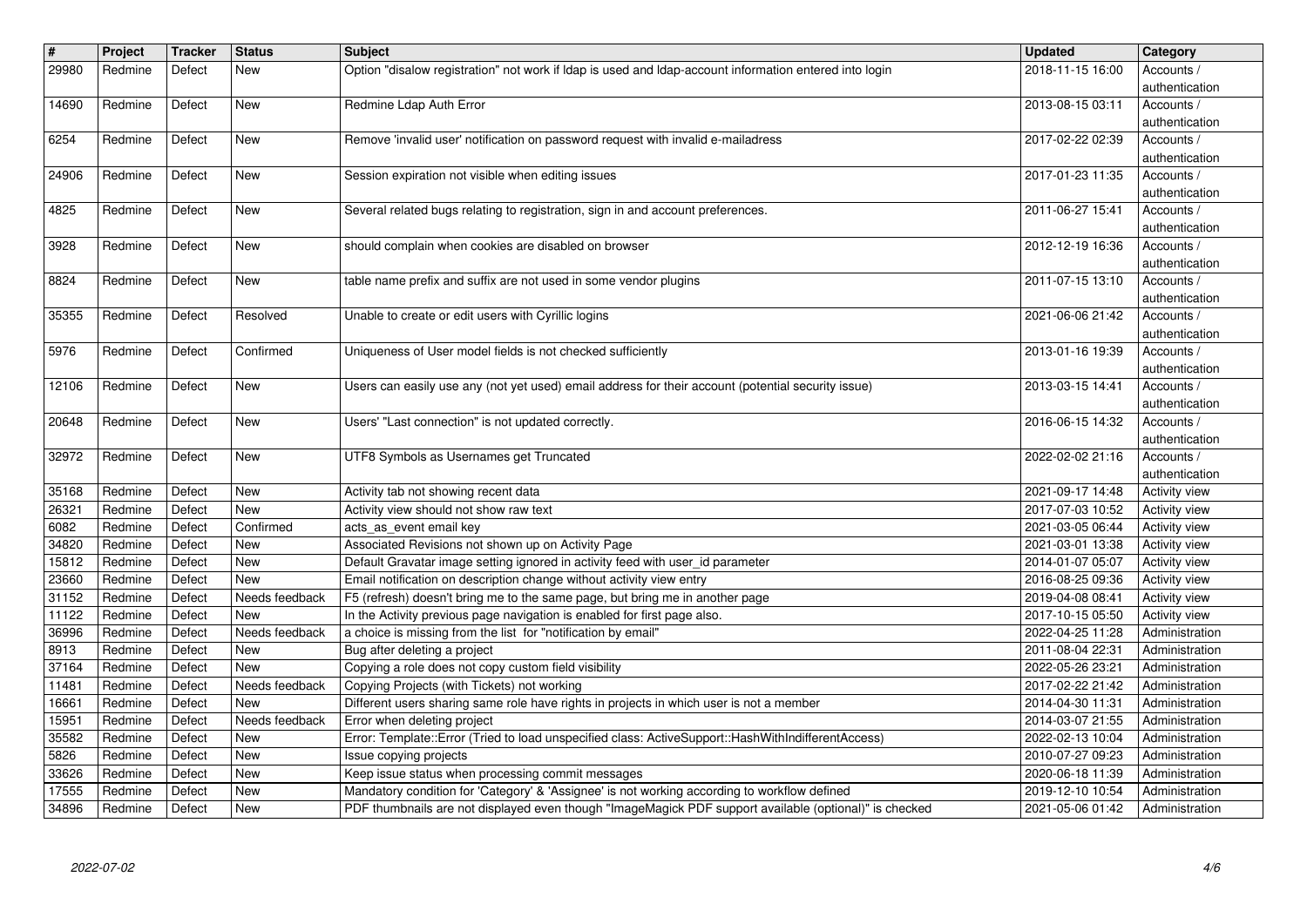| $\sqrt{t}$<br>32149 | Project<br>Redmine | Tracker<br>Defect | <b>Status</b><br>New         | Subject<br>Project copy failed to copy Issues if Category is set to required: Project#copy_issues: issue #xxx could not be copied:<br>["Category cannot be blank"]                         | <b>Updated</b><br>2019-09-26 14:12   | Category<br>Administration       |
|---------------------|--------------------|-------------------|------------------------------|--------------------------------------------------------------------------------------------------------------------------------------------------------------------------------------------|--------------------------------------|----------------------------------|
| 30851               | Redmine            | Defect            | Reopened                     | Redmine 4.0.1 Internnal error 500 on accessing the settings page                                                                                                                           | 2019-06-25 23:52                     | Administration                   |
| 37366<br>31407      | Redmine<br>Redmine | Defect<br>Defect  | <b>New</b><br><b>New</b>     | Redmine Docker - Easy deploy upgrade, administer<br>relative_url_root does not correctly set the menu_items href                                                                           | 2022-06-28 13:34<br>2019-05-20 19:52 | Administration<br>Administration |
| 31512<br>32154      | Redmine<br>Redmine | Defect<br>Defect  | <b>New</b><br>New            | valid Idap auth_source item _has_ to be id 1<br>Value of custom fields will not be copied when copy project with issues included                                                           | 2019-06-04 15:54<br>2019-09-26 17:29 | Administration<br>Administration |
| 21231               | Redmine            | Defect            | Needs feedback               | Workflow setup issues                                                                                                                                                                      | 2015-12-13 08:24                     | Administration                   |
| 17125<br>31815      | Redmine<br>Redmine | Defect<br>Defect  | <b>New</b><br>New            | workflow's status-transitions' header-column & header-row pan & scroll out of view when numerous issue-statuses<br>After edition document's attachment redirecting to home page            | 2014-06-07 21:16<br>2019-10-06 11:33 | Administration<br>Attachments    |
| 30176               | Redmine            | Defect            | Confirmed                    | Anonymous users cannot upload attachment if added to project member                                                                                                                        | 2018-12-16 20:12                     | Attachments                      |
| 19811<br>14709      | Redmine<br>Redmine | Defect<br>Defect  | New<br><b>New</b>            | Attachment back_url in login<br>Attachment filesize is displayed to 3 decimal places                                                                                                       | 2015-06-10 07:05<br>2014-09-06 17:35 | Attachments<br>Attachments       |
| 9425                | Redmine            | Defect            | <b>New</b>                   | Attachment links fail when the file names contain the syntax pattern "_-_"                                                                                                                 | 2011-11-11 19:18                     | Attachments                      |
| 30125<br>31936      | Redmine<br>Redmine | Defect<br>Defect  | Confirmed<br><b>New</b>      | Can't be distinguished when deleting multiple attachments with the same file name in one action.<br>Cannot download issue-attachments that contains one or more "+" (Plus Sign) characters | 2021-03-26 06:58<br>2019-08-22 14:43 | Attachments<br>Attachments       |
| 15694<br>10023      | Redmine<br>Redmine | Defect<br>Defect  | <b>New</b><br>Resolved       | Error while uploading attachments<br>Filename of attachments                                                                                                                               | 2014-02-24 13:52<br>2019-09-26 17:54 | Attachments<br>Attachments       |
| 26296               | Redmine            | Defect            | New                          | GET /attachments/download/:id/:filename should deny access                                                                                                                                 | 2017-06-28 14:49                     | Attachments                      |
| 14953<br>6089       | Redmine<br>Redmine | Defect<br>Defect  | New<br>New                   | Intermittent AJAX Atttachement Upload Failure in Firefox<br>Large uploads fails with Firefox                                                                                               | 2014-08-08 19:53<br>2014-08-08 20:22 | Attachments<br>Attachments       |
| 31968               | Redmine            | Defect            | Resolved                     | MIME Content Type is not properly handled while attaching the files                                                                                                                        | 2019-08-28 14:41                     | Attachments                      |
| 13554<br>10182      | Redmine<br>Redmine | Defect<br>Defect  | <b>New</b><br><b>New</b>     | url for thubms attachments ignores :only_path<br><b>UTF and Attachments</b>                                                                                                                | 2021-06-29 11:24<br>2014-08-15 00:44 | Attachments<br>Attachments       |
| 33023               | Redmine            | Defect            | <b>New</b>                   | Warning occurs when displaying a few exceptional PDF thumbnail                                                                                                                             | 2020-06-15 06:30                     | Attachments                      |
| 33673<br>17293      | Redmine<br>Redmine | Defect<br>Defect  | Confirmed<br>New             | Calendar View / The right side of the tooltip is cut off<br>Custom query don't filter target versions in calendar                                                                          | 2020-06-27 02:36<br>2014-06-25 10:14 | Calendar<br>Calendar             |
| 28309               | Redmine            | Defect            | New                          | Error when query filter model inherited from other class which inherited from Query                                                                                                        | 2018-03-08 12:55                     | Code                             |
| 33181               | Redmine            | Defect            | <b>New</b>                   | IssuesSystemTest#test_index_as_csv_should_reflect_sort fails                                                                                                                               | 2020-09-25 03:19                     | cleanup/refactoring<br>Code      |
| 28304               | Redmine            | Defect            | <b>New</b>                   | Move tests related to textile syntax to dedicated TextileFormatterTest class                                                                                                               | 2018-03-07 09:24                     | cleanup/refactoring<br>Code      |
|                     |                    |                   |                              |                                                                                                                                                                                            |                                      | cleanup/refactoring              |
| 5475                | Redmine            | Defect            | Confirmed                    | Non conformances with W3C xhtml transitional standards                                                                                                                                     | 2013-11-14 09:44                     | Code<br>cleanup/refactoring      |
| 8746                | Redmine            | Defect            | <b>New</b>                   | RCOV configuration for redmine plugin and not showing rcov coverage of redmine_plugin patch files                                                                                          | 2011-08-31 08:26                     | Code                             |
| 31507               | Redmine            | Defect            | New                          | Test fails if trailing whitespaces are removed                                                                                                                                             | 2019-06-07 14:02                     | cleanup/refactoring<br>Code      |
|                     |                    |                   |                              |                                                                                                                                                                                            |                                      | cleanup/refactoring              |
| 10495<br>25787      | Redmine<br>Redmine | Defect<br>Defect  | <b>New</b><br>Needs feedback | Wrong links in plugin "Simple CI"<br>"Custom field permissions" only work if I select all roles before                                                                                     | 2012-03-20 11:16<br>2017-06-06 20:47 | Core Plugins<br>Custom fields    |
| 25301<br>27566      | Redmine<br>Redmine | Defect<br>Defect  | Needs feedback<br>New        | "Related issues" list in version type custom field detail<br>API can add custom fields journal entry although it is disabled on WEB UI                                                     | 2017-04-09 06:43<br>2017-12-10 16:54 | Custom fields<br>Custom fields   |
|                     |                    |                   |                              |                                                                                                                                                                                            |                                      |                                  |
|                     |                    |                   |                              |                                                                                                                                                                                            |                                      |                                  |
|                     |                    |                   |                              |                                                                                                                                                                                            |                                      |                                  |
|                     |                    |                   |                              |                                                                                                                                                                                            |                                      |                                  |
|                     |                    |                   |                              |                                                                                                                                                                                            |                                      |                                  |
|                     |                    |                   |                              |                                                                                                                                                                                            |                                      |                                  |
|                     |                    |                   |                              |                                                                                                                                                                                            |                                      |                                  |
|                     |                    |                   |                              |                                                                                                                                                                                            |                                      |                                  |
|                     |                    |                   |                              |                                                                                                                                                                                            |                                      |                                  |
|                     |                    |                   |                              |                                                                                                                                                                                            |                                      |                                  |
|                     |                    |                   |                              |                                                                                                                                                                                            |                                      |                                  |
|                     |                    |                   |                              |                                                                                                                                                                                            |                                      |                                  |
|                     |                    |                   |                              |                                                                                                                                                                                            |                                      |                                  |
|                     |                    |                   |                              |                                                                                                                                                                                            |                                      |                                  |
|                     |                    |                   |                              |                                                                                                                                                                                            |                                      |                                  |
|                     |                    |                   |                              |                                                                                                                                                                                            |                                      |                                  |
|                     |                    |                   |                              |                                                                                                                                                                                            |                                      |                                  |
|                     |                    |                   |                              |                                                                                                                                                                                            |                                      |                                  |
|                     |                    |                   |                              |                                                                                                                                                                                            |                                      |                                  |
|                     |                    |                   |                              |                                                                                                                                                                                            |                                      |                                  |
|                     |                    |                   |                              |                                                                                                                                                                                            |                                      |                                  |
|                     |                    |                   |                              |                                                                                                                                                                                            |                                      |                                  |
|                     |                    |                   |                              |                                                                                                                                                                                            |                                      |                                  |
|                     |                    |                   |                              |                                                                                                                                                                                            |                                      |                                  |
|                     |                    |                   |                              |                                                                                                                                                                                            |                                      |                                  |
|                     |                    |                   |                              |                                                                                                                                                                                            |                                      |                                  |
|                     |                    |                   |                              |                                                                                                                                                                                            |                                      |                                  |
|                     |                    |                   |                              |                                                                                                                                                                                            |                                      |                                  |
|                     |                    |                   |                              |                                                                                                                                                                                            |                                      |                                  |
|                     |                    |                   |                              |                                                                                                                                                                                            |                                      |                                  |
|                     |                    |                   |                              |                                                                                                                                                                                            |                                      |                                  |
|                     |                    |                   |                              |                                                                                                                                                                                            |                                      |                                  |
|                     |                    |                   |                              |                                                                                                                                                                                            |                                      |                                  |
|                     |                    |                   |                              |                                                                                                                                                                                            |                                      |                                  |
|                     |                    |                   |                              |                                                                                                                                                                                            |                                      |                                  |